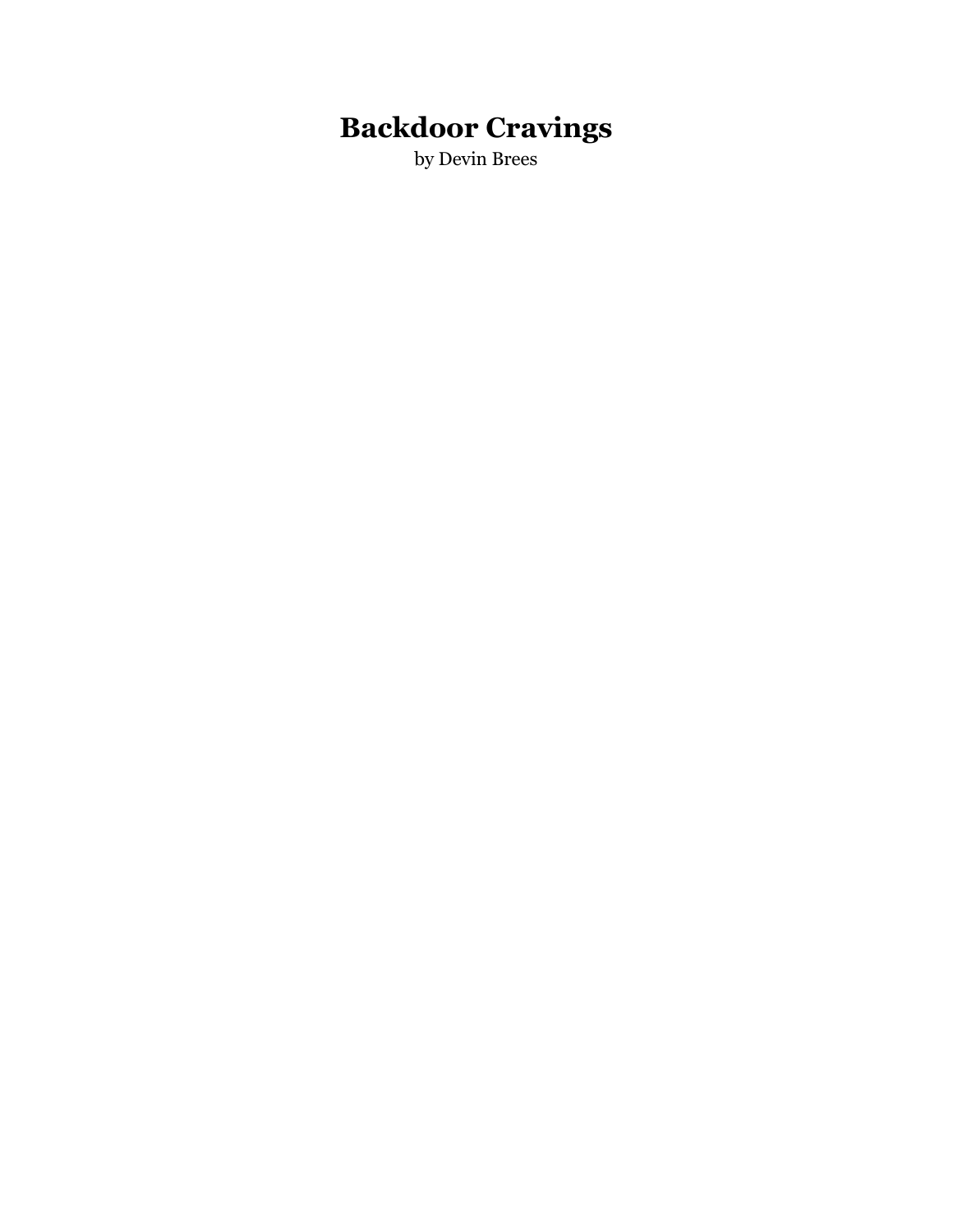## Copyright 2016 FYEO Publishing

This book is licensed for your personal enjoyment only. All rights reserved. This book, or parts thereof, may not be reproduced in any form without permission.

This is a work of fiction. Names, characters, businesses, places, events and incidents are either the products of the author's imagination or used in a fictitious manner. Any resemblance to actual persons, living or dead, or actual events is purely coincidental. This work is not attributable to cover model. Cover model is an illustration for viewing only and holds no association with any published narrative. The pseudonym Devin Brees is not to be confused with any living individual.

All characters portrayed in this work are 18 years old or older. This book is for sale for ADULT AUDIENCES ONLY. It contains substantial explicit scenes and graphic language that may be considered offensive to some readers.

Please keep out of reach of minors.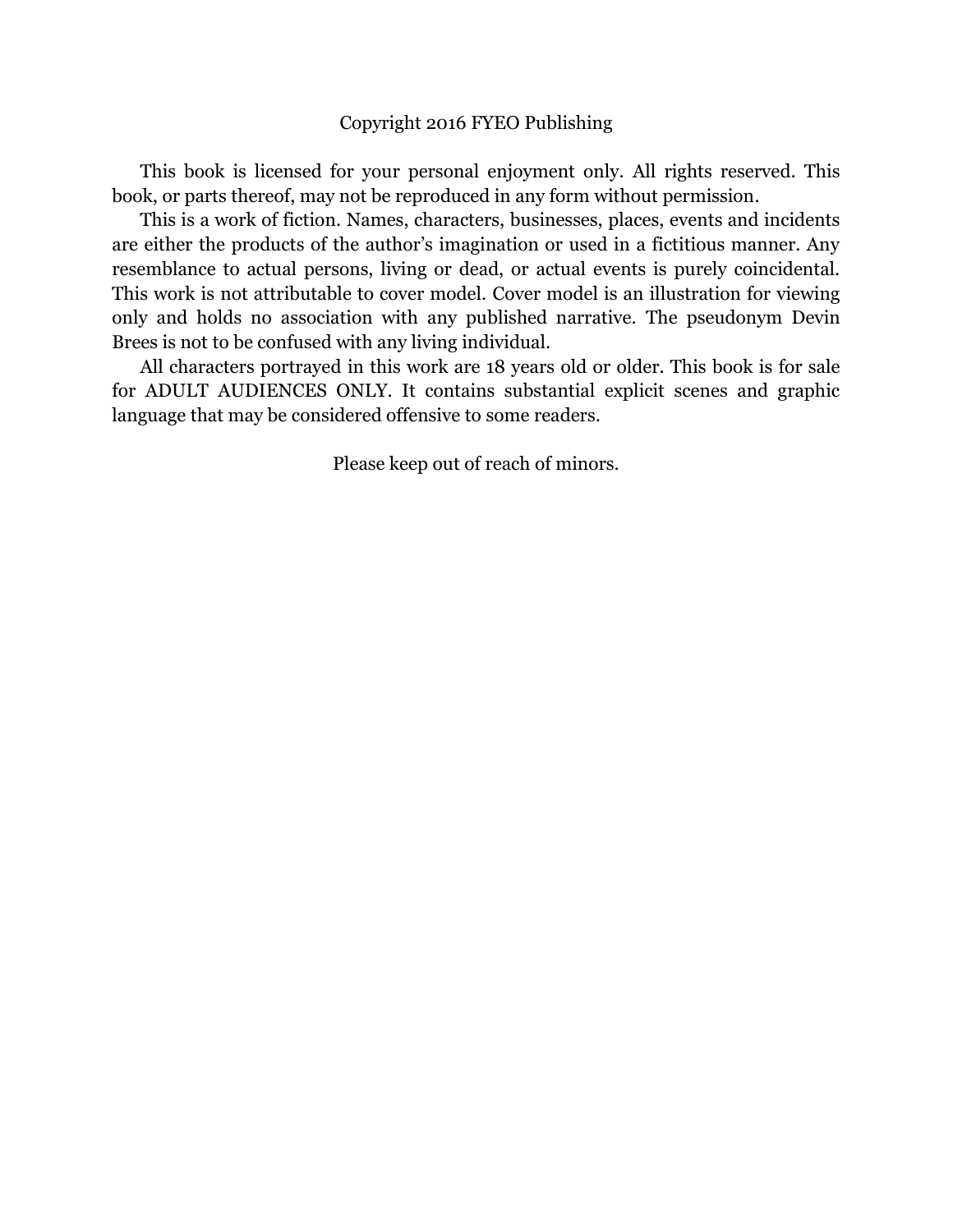## **Older Couple Attracts a Nymphet**

**LINDSAY AND I** have had fourteen great years together. We met on a business trip and instantly hit it off, and her impudent desire for anal sex ignited an affair that led me to divorce my first wife and marry her. Our time together has been spent relishing some of the best sex any two people could experience.

Never did I think that I would need anybody other than Lindsay, but this past weekend proved that adding a young nymph to our lovemaking can heighten our exhilaration even further.

To celebrate our years together, we booked a room at the same Seattle hotel where we'd met, and after twenty hours of wild butt fucking, Lindsay decided she needed a break.

"Down, boy," she said when I came out of the shower with another full hard-on. "Baby needs a little recovery time."

We decided to get lunch at the hotel restaurant. We were both dressed casually. Lindsay's a buxom red head with massive, luscious breasts and a delicate, toned ass, and she was demonstrating much of her abundant virtues dressed in a pair of tight, denim shorts and a body-hugging cami top. The thick straps of her 36F bra were prodigiously on display on her elegant shoulders.

We were shown to our table, and when I sat down, I noticed a young woman sitting alone looking at a menu. She was in her early twenties, with short blonde hair, a thin body, and a healthy rack of her own. She wasn't as busty as Lindsay, but the curves of her pretty young tits in her tight, midriff-bearing top made it abundantly clear that she wasn't wearing a bra.

She looked up from her menu and caught a glance of me staring at her. I didn't know what to do except to smile, and she smiled back with a sensual hitch in her lip. Then she did something so shocking as to render me dazed. She parted her legs under the table to advertise her white undies beneath her micro-miniskirt. She left her thighs open only for a heartbeat before snapping them back closed and resuming her attention to her menu.

"This girl over there just flashed me her panties," I whispered to Lindsay who was reviewing her own menu.

Lindsay glanced over to the other table and saw the pretty young thing giving her order to the server, the contours of her legs primly closed.

"She's cute. Invite her over," Lindsay said in a hushed tone. The server left and the girl turned her attention to her phone. Lindsay was always full of surprises, but this even shocked me. We had fantasized about a threesome before, but we never seriously talked about it, and it took several heartbeats before I realized that she was not kidding.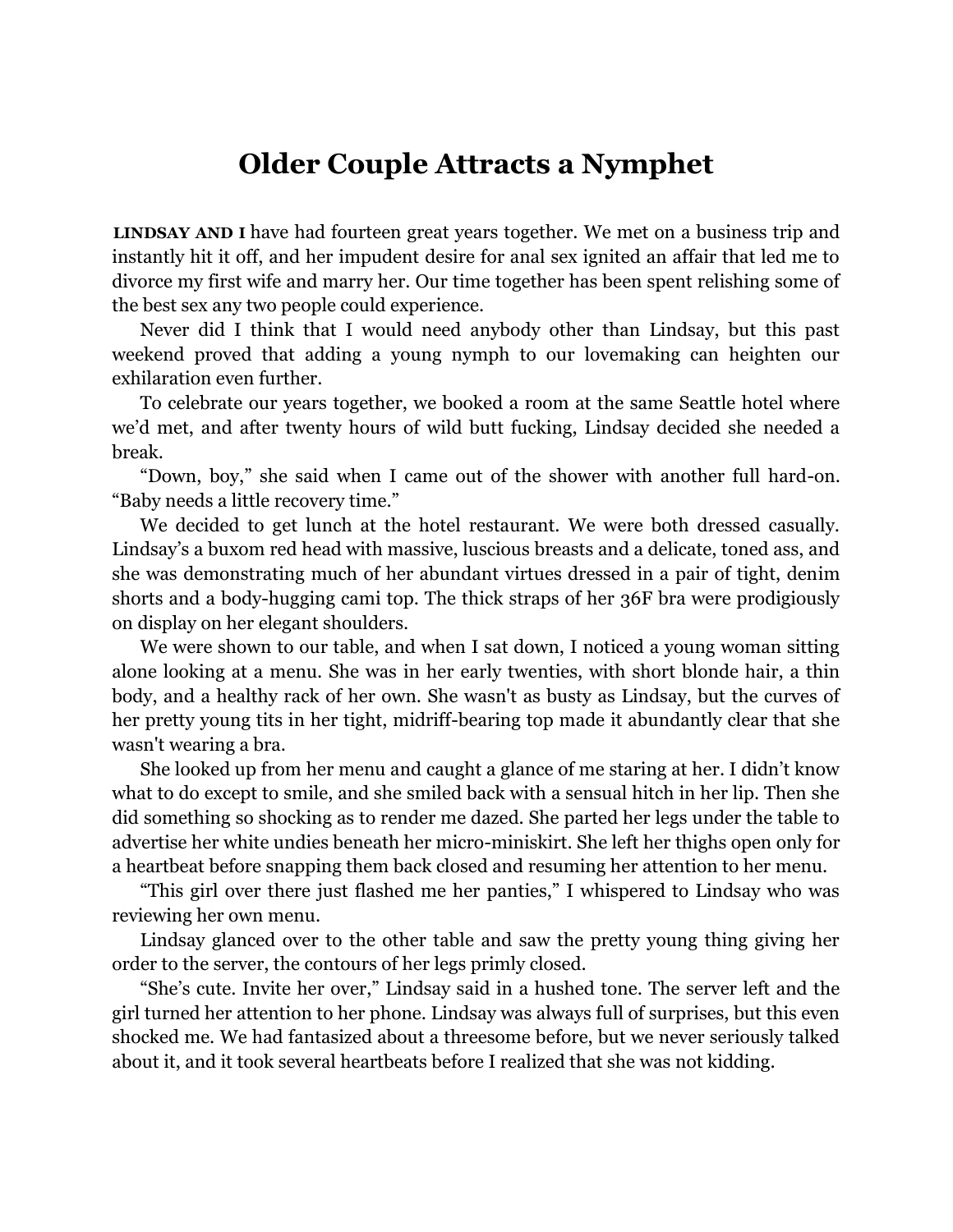"What'll I say?" I said, choked with excitement. I knew that I was a long way from actually having another woman share a bed, so it was important to throttle my eagerness.

"You'll think of something."

I made my way over to her table, and she looked up from her phone with a gratifying smile. "My wife and I would be happy to have you join us for lunch," I said.

She simply hummed affirmatively and sashayed over to our table, her hips swinging gracefully within the tight skirt. The three of us got to know each other over lunch. Her name was Charlie and she was in Seattle for a business conference and she stayed over for a couple of days when she met a man at the conference. Lindsay and I both smiled and told her that that's how we met.

"But he was supposed to meet me for lunch," Charlie said, looking at her phone again. "I think he stood me up."

"He must be the most foolish man in the world," I said.

She looked up from her phone and with a suggestive look said to Lindsay, "Do you have another like him at home?"

"I can share this one for a few hours," and Lindsay reached across the table and touched the top of Charlie's hand. I was floored at how eagerly she seduced the young woman. "And he gives the dearest anal," she said lowering her voice to a breathy pulse.

Charlie squirmed in her seat with a quivering desire, intertwining her fingers with Lindsay. "It's been a while since I've had good anal," she said.

I asked Lindsay later how she knew that Charlie liked anal and she was surprised that I couldn't tell. "It was in the way she sat and the way she looked at you."

Anyway, we went up to our room where the three of us stood in awe of the situation. Lindsay had the look of a woman who was abruptly conscious of the fact that she was about to allow her husband to fuck another girl, while I was over-suppressing my desire for Charlie, acting too gentlemanly instead of making a move on her. Charlie was looking ever much like an inexperienced youth, tugging at the hem of her tiny skirt; the confident girl who had flashed her panties was suddenly cautious. There was only one way to get things going, I thought, so I stripped naked.

The two women admired my big, dangling dick from opposite ends of the room. My wife reacted with a groan of passion, excited to see me use my tool on another woman, while Charlie turned her backside toward me, glancing at me with an inviting look.

I stood behind Charlie, clutching her soft shoulders, and with a shuddery moan of intoxication, she shifted her hips and thrust her ass against my swelling cock. I ran my hands down her arms to her swollen hips, and I pulled up her skirt until her soft undies were caressing my upright member. Now that I had broken the ice, she turned into a hungry anal queen, pulling her panties to her thighs, and arching her back to grip my throbbing cockhead within the flesh of her spherical ass.

I pulled off her top, and I kissed her neck and rubbed her luscious tits. I moved her over to the bed where she dropped the rest of her clothes and waited on her hands and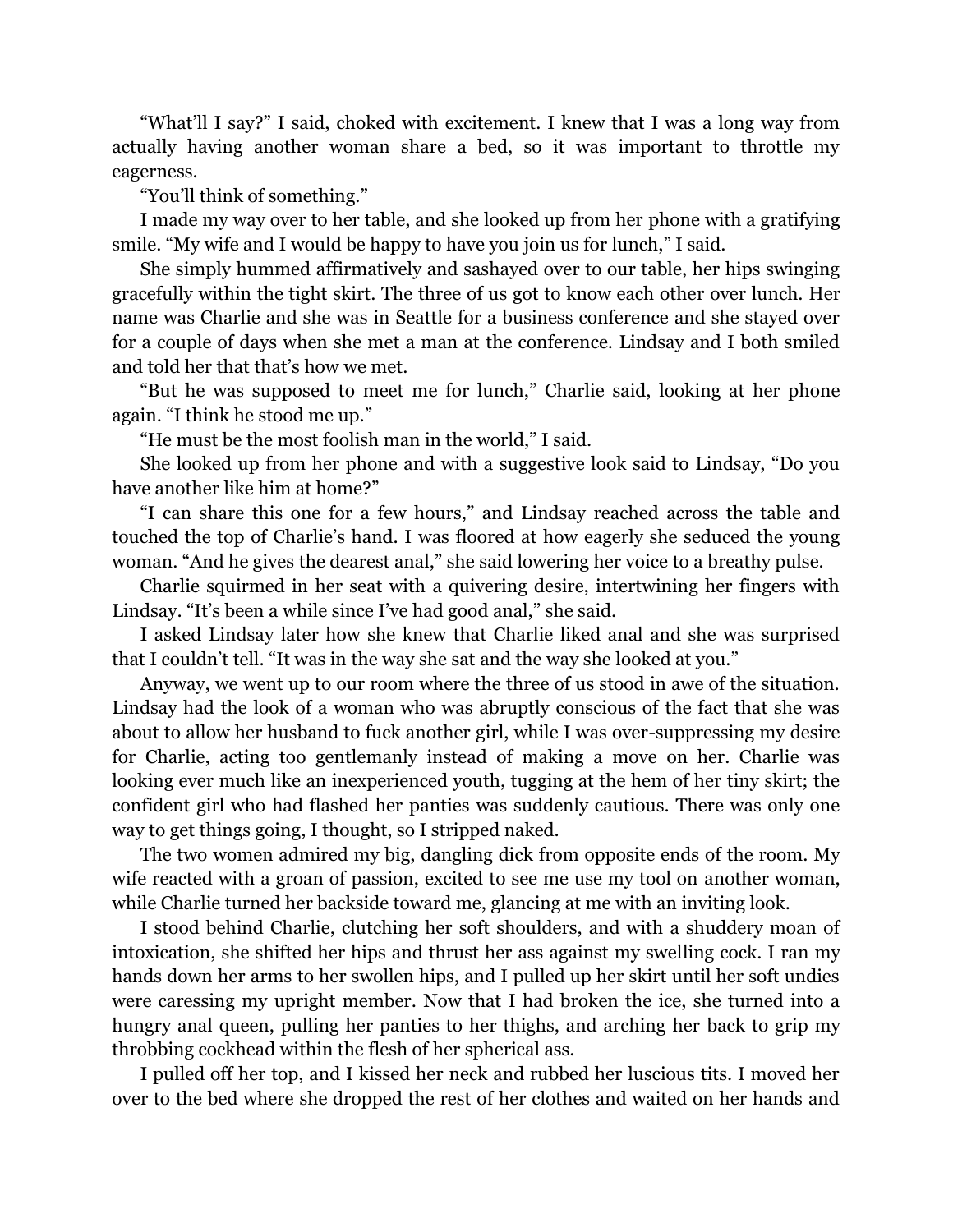knees. I went to our suitcase and pulled out our sex kit that we had tucked away from the eyes of the hotel housekeeper, and I pulled out our bottle of lube, liberally spreading lube on my cock and, with surprising confidence, all over Charlie's asshole. Lindsay reacted by unhooking her bra and pulling it off from under her top; then after dropping the massive cups on the floor, she sat back against the headboard and watched me smoothly cleave into Charlie's backdoor. I inched my way in, backing off whenever her tiny ring of muscle resisted me, but it didn't take long before my eight-inch dick had completely entered her. I rubbed the points of her dangling breasts in the palm of my hands, and in a short while, she was begging me to pound her ass.

I worked my cock in and out of her lust-worthy ass, and Lindsay watched with wideeyed excitement. She unbuttoned her shorts and stuffed her hand into the front patch of her string thong, caressing her pliant cunt. Her other hand held a fistful of her top and she tugged on the material with a surrendering pleasure as her luscious hips squirmed in place.

I was fucking Charlie with ardor, sending my cock in and out of her sweet derriere with quivering plunges. Her perfectly sized asshole had an animalistic grip on my hardened length, unwilling to let me go.

"This is nice," Charlie said, dreamily. "What else do you have in that bag?"

Lindsay pulled her hand out of her shorts and dug into the bag. She pulled out her old, favorite bullet vibrator. It was very plain compared to some of the newer toys she owned, but Charlie sighed with pleasure the moment she saw it, and when Lindsay turned it on, the soft hum reminded me of the early days of our relationship when she regularly used it to attain full sexual excitement.

Lindsay knelt next to Charlie and touched her clit with the magic bullet. The young woman squealed and lurched excitedly, and her ass grabbed onto my thrusting shaft. I held onto her smooth, wiggling hips, and not long after, she quivered with one climax, and then another. By now, I was hammering her with delight and grunting with a thrill I hadn't felt since the first time I fucked Lindsay's tight ass some twenty years ago.

As I powered in and out of Charlie's ass, Lindsay turned the vibrator onto her own pussy. She dropped her shorts and panties, sat on the bed with her legs open wide, and twirled the device in ratcheting circles around her clit. She ran her french-tip manicured fingernails through her full, red bush while her other hand nuzzled the bullet against the sweet hood of her clit, and she had the same seductive look on her face as she does when watching her favorite porn to get in the mood.

Charlie stretched her ass high in the air to savor my cockhead hammering her pretty hole, and I pulled out briefly to relish the large gape of her asshole. Lindsay took the opportunity to adjust her position a bit. She ditched the vibrator and reclined onto her hands to offer her wet mound to our pretty young playmate. Charlie greedily took her offer, twirling her mouth around her sopping wetness with a ravenous fervor. The swell of Charlie's asshole beckoned me back in, and I plunged into her backdoor with my own reckless bliss.